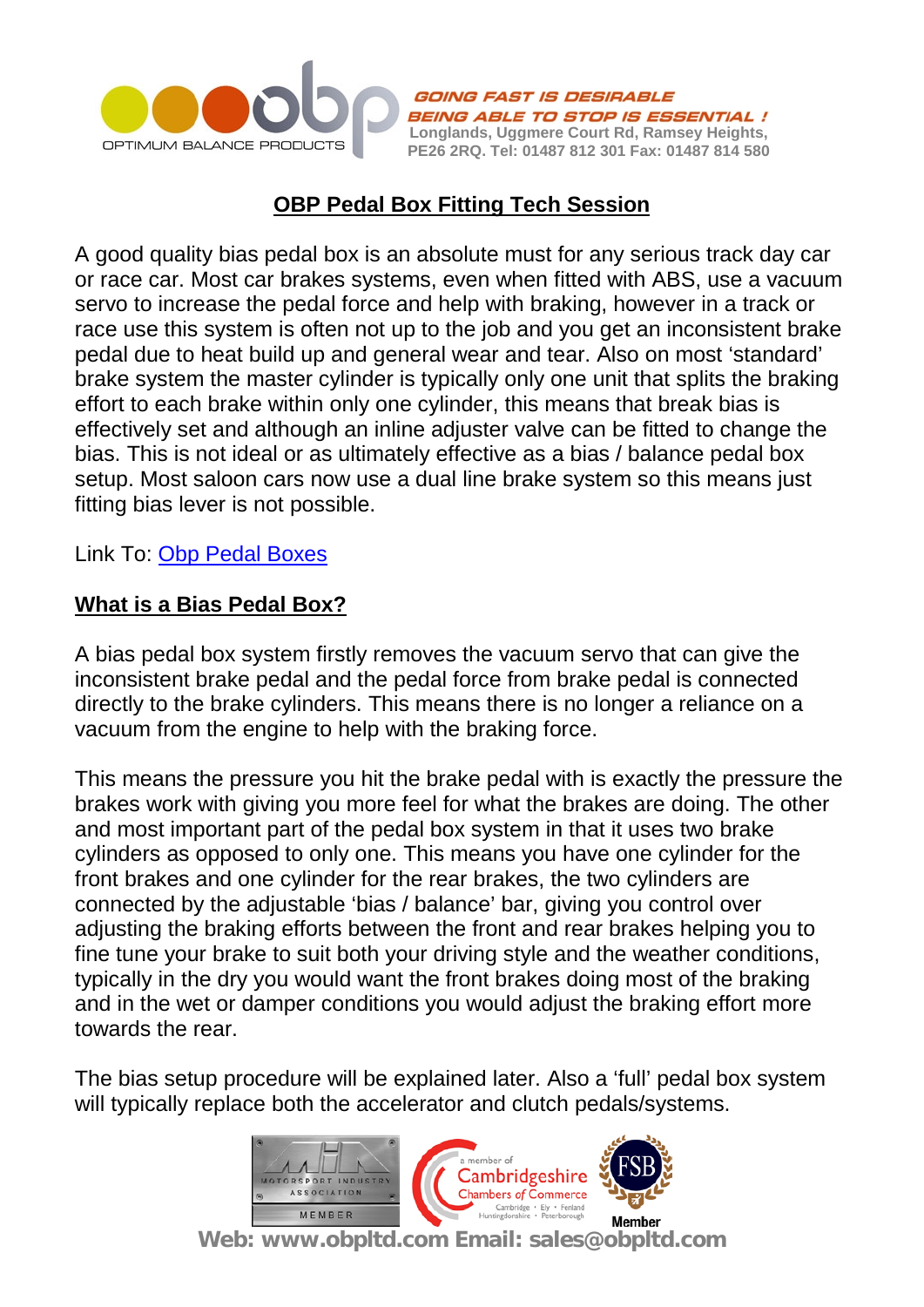

**FAST IS DESIRABLE** BEING ABLE TO STOP IS ESSENTIAL ! **Longlands, Uggmere Court Rd, Ramsey Heights, PE26 2RQ. Tel: 01487 812 301 Fax: 01487 814 580**

# **Will A Bias Pedal Box Work With My Cars ABS system?**

In a word with a standard manufacture ABS system NO...... however expensive 'Motorsport' ABS systems are available but these are very rarely used.

The main problem with a using a bias pedal box with a 'standard' manufacture's system is that one of the main reasons for fitting a bias pedal box is to give you more control over your car's front to rear brake balance and a cars ABS system works to prevent your cars wheels locking up under braking...... therefore a 'standard' car's ABS isn't programmed to allow both the adjustment front to rear of the brake balance because as it sense's wheel 'lockup' it would then try moving the brake pressure to the other wheels to prevent the wheel locking and therefore acting against your chosen brake balance.

#### **Choosing the Pedal Box for Your Application.**

The main options when choosing a pedal box are whether you go for the standard 'over the top' type system or a 'floor mounted' system, the main criteria for this is basically the available space to fit it.

You need to take into consideration whether your car has a cable or hydraulic clutch system also bare in mind that whilst you are changing the pedal box it may be worth also converting the clutch system to a hydraulic system if it is not already.

Something that is more important in later cars you need to check how your throttle is controlled, a great deal of newer cars use a 'fly by' wire system to control the throttle rather than a mechanical cable.

Finally OBP Ltd do make a number of 'custom' pedal boxes which are normally floor mounted systems that bolt straight to the floor pan. If in any doubt contact us for advice.

#### **Fitting Your OBP Pedal Box.**

Firstly if fitting a pedal box to a 'road'/saloon type car you will need to remove all your standard pedal box system and its ancillaries such as the servo and ABS

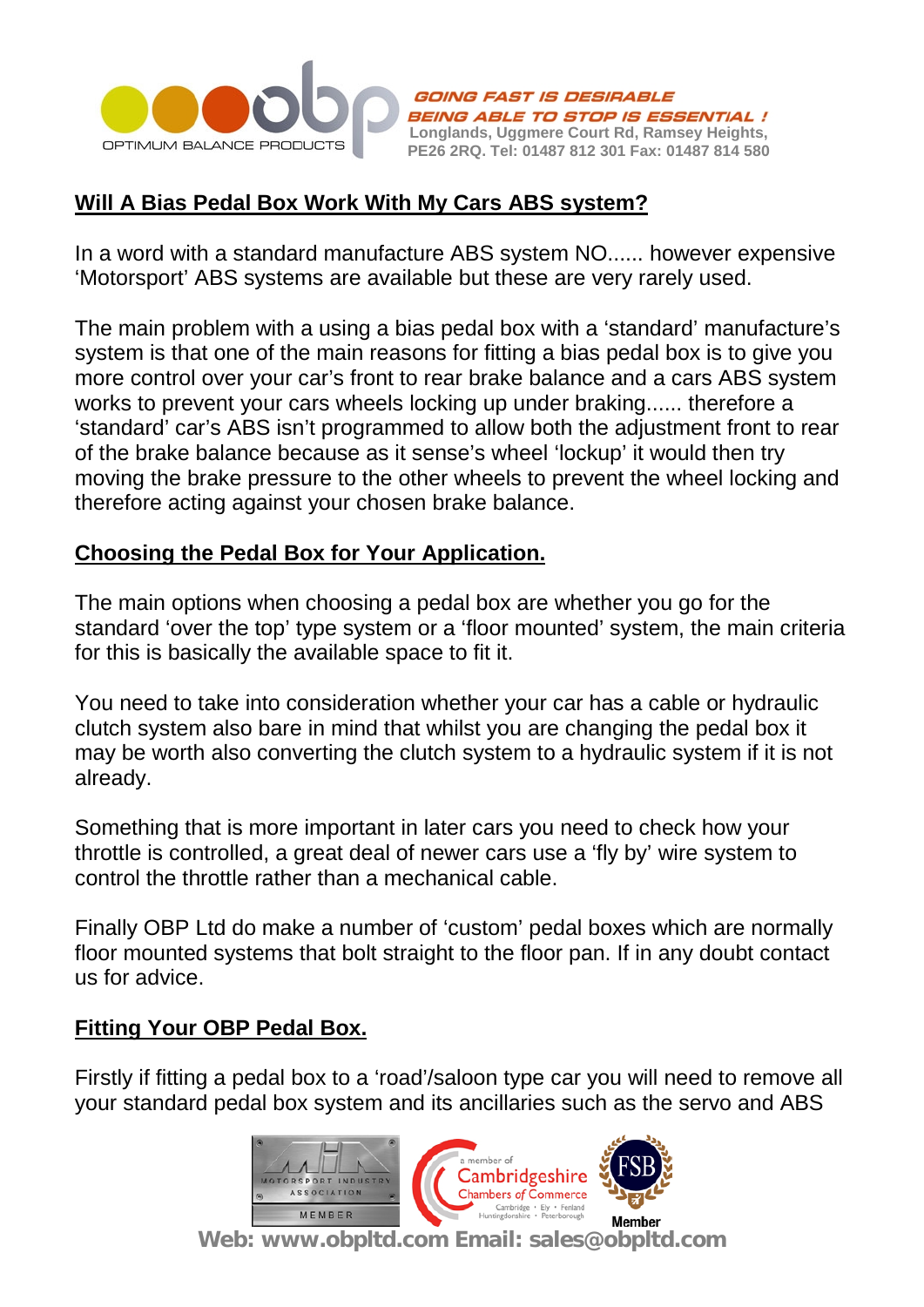

**ING FAST IS DESIRABLE** BEING ABLE TO STOP IS ESSENTIAL ! **Longlands, Uggmere Court Rd, Ramsey Heights, PE26 2RQ. Tel: 01487 812 301 Fax: 01487 814 580**

systems etc... However, before you do this either measure or take photos of the positions of the standard brake pedal so that you know you fit your new pedal box in the right place. These photos are helpful because you may need to refit some items as some cars use the pedal box to support the bottom of the steering column.

If you are fitting a Track-Pro obp pedal box that has been specifically designed for your car the pedal box will bolt directly in to place and be shaped to suit your cars floor plan.





When bolting the pedal box in make sure you use high tensile bolts and large washers to spread the load when the brake is applied, never use riv-nuts or similar fixings to mount a pedal box!!!

If you are fitting a universal pedal box more care is need when deciding where and how to mount the pedal box. Firstly the pedal box needs to be mounted to a strong and secure surface. Secondly again make sure you use high quality fixes to secure the pedal box.

Also when fitting the bias adjuster firstly check your race regulations allow brake balance whilst the car is 'in use'. Mount the adjuster in accordance with the regulations.

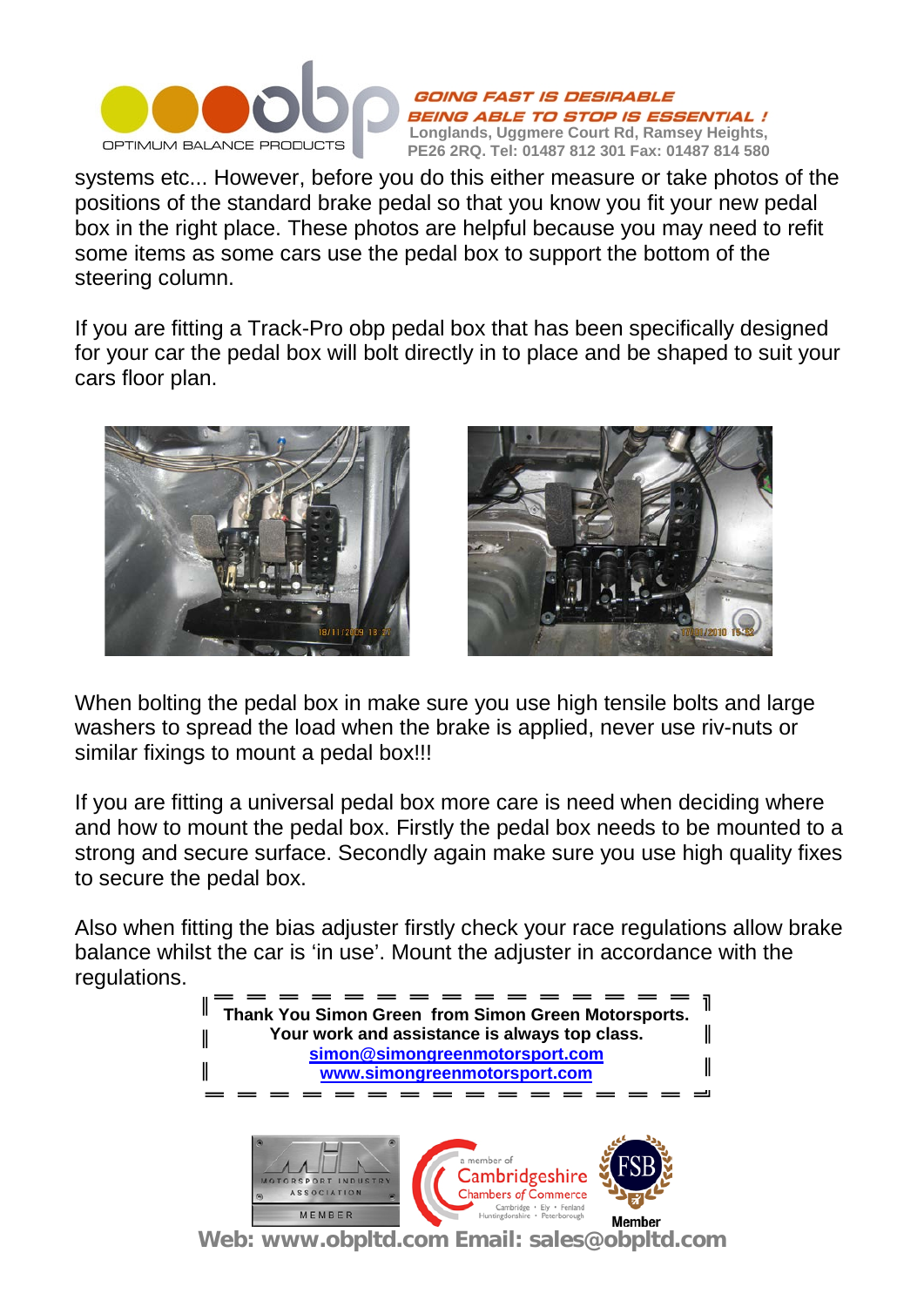

*AST IS DESIRABLE ABLE TO STOP IS ESSENTIAL !* **Longlands, Uggmere Court Rd, Ramsey Heights, PE26 2RQ. Tel: 01487 812 301 Fax: 01487 814 580**

## **Fitting Master Cylinders, Plumbing In and Bleeding Brakes.**

When fitting the cylinders first it will be easier to build the pedal box assembly up out of the car and the fit the whole unit in to your car in one piece only leaving the plumbing up of the brakes, clutch and the fitting of the throttle cable.

The normal sizes for the master cylinders are:

- 0.750" Clutch
- 0.750" or .700" Rear Brakes
- 0.625" Front Brakes

The front brakes have a smaller bore master cylinder so that they will always have slightly more pressure when the bias bar is in the 50/50 position. The full set up of the bias bar will be explained later in this guide.

When plumbing the brakes in this will be one of the most time consuming part of the job. At this point you will require a rethink of the plumbing of the system and it will most probably work easier to fully re-plumb the whole system as standards car system can be complicated with dual line systems etc.

The easiest way to plumb the bias pedal box in is as follows:

- Front brakes Single line up to a 4 way t-piece and the split into two lines of equal lengths to each front calliper. In this t piece you will install an inline BRAKE LIGHT pressure switch this will save lots of hassle and time mounting the standard switch.
- Rear brakes Single line through a hydraulic hand brake (if fitted) to a tpiece and the split into two lines of equal lengths to each rear calliper.
- Clutch simply a single line to the slave cylinder in/or on the gearbox.

The pressure lines you use (either hard line or flexible) are again down to personal preference, although where any flexible lines are used they need to be done in high quality Motorsport spec braided lines.

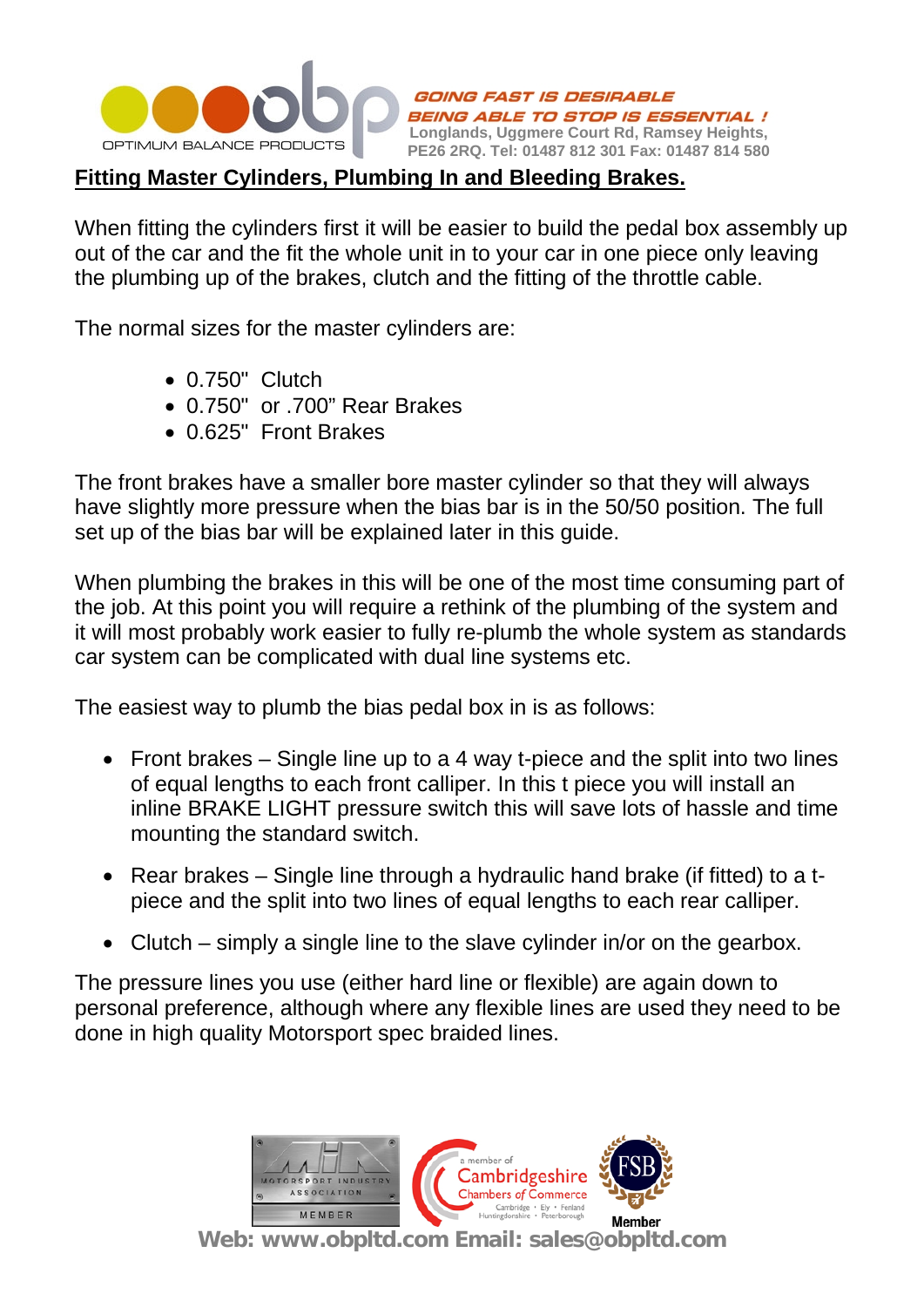

**JING FAST IS DESIRABLE** BEING ABLE TO STOP IS ESSENTIAL ! **Longlands, Uggmere Court Rd, Ramsey Heights, PE26 2RQ. Tel: 01487 812 301 Fax: 01487 814 580**

On the cylinders you will find that there are two different size threads, these are 3/8" UNF (PRESSURE) and 7/16" UNF (FEED) threads. The 3/8" UNF fitting is the pressure feed out to the calliper or clutch and the 7/16" UNF is the fluid feed into the master cylinder.

#### **Brake Bias and Balance bar Setup.**

Finally is the last and most important part – the brake bias and balance bar setup!! The balance bar is an adjustable lever that pivots on a spherical bearing and uses two separate master cylinders for the front and rear brakes.

The obp balance bar is part of a pedal assembly that also provides a mounting for the master cylinders. When the balance bar is centre in the pedal tube, it pushes equally on both master cylinders creating equal pressure, given that the master cylinders are the same size bore. When adjusted as far as possible toward one master cylinder it will push approximately twice as hard on that cylinder as the other.

To set up the balance bar, thread the master cylinder push rods through their respective clevises to obtain the desired position.

In Some applications you will need to have a "cocked" balance bar when the pedal is in the relaxed position, see *Figure 2*, "no pedal effort".

This is acceptable as long as each master cylinder push rod is completely free of pressure when the pedal is relaxed. *Figure 2*



Figure 2. Balance bar lever adjustment

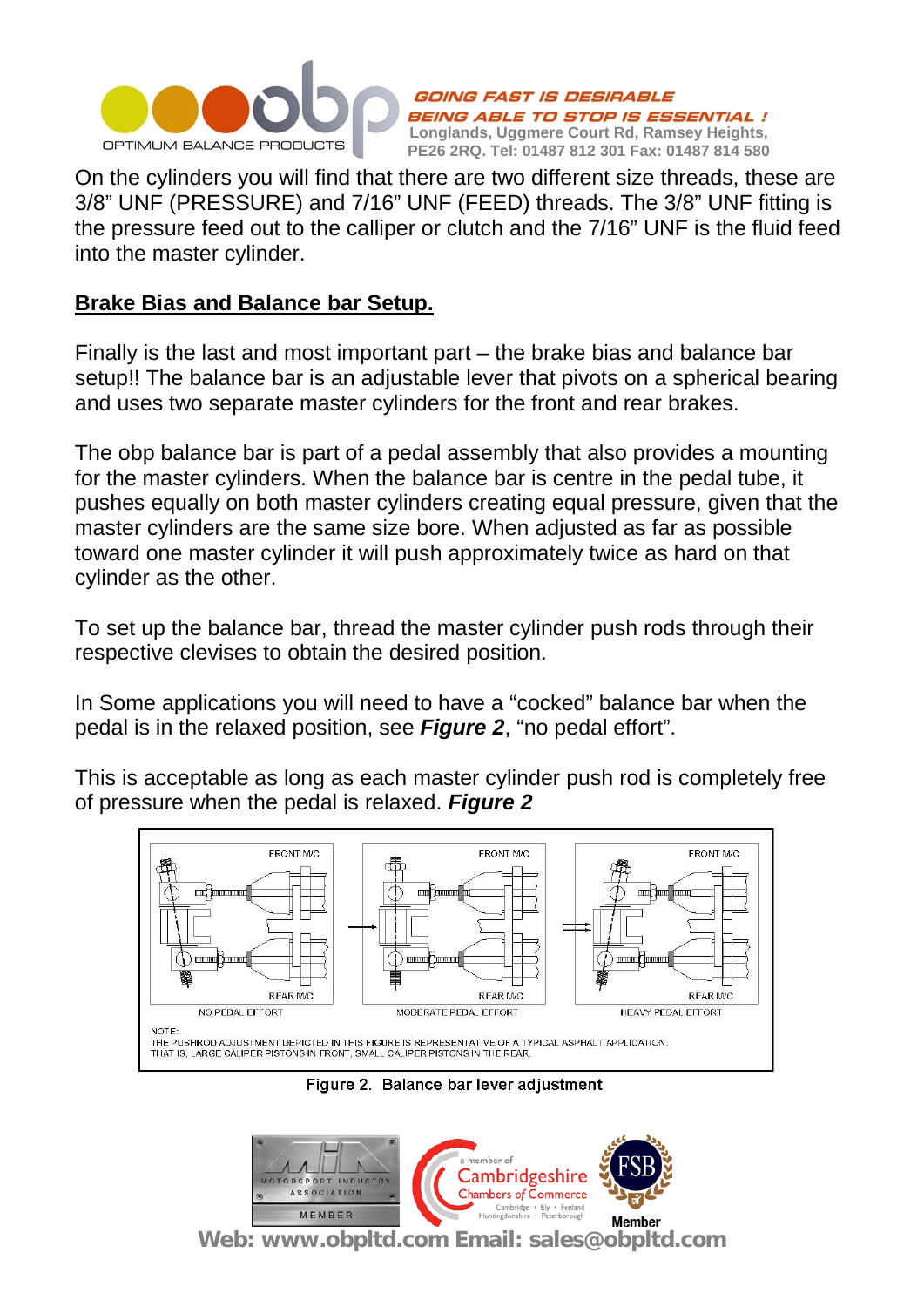

**PE26 2RQ. Tel: 01487 812 301 Fax: 01487 814 580** *Figure 2* Balance bar lever adjustment. Note: The push rod adjustment depicted in the figure is representative of a typical asphalt application. That is, large calliper pistons in front, small calliper pistons in the rear.

**Longlands, Uggmere Court Rd, Ramsey Heights,** 

BEING ABLE TO STOP IS ESSENTIAL !

GOING FAST IS DESIRABLE

It is important that the operation of the balance bar functions without interference by over adjustment. This can occur when a clevis jams against the side of the pedal or the lever (bolt) hits the pedal bore during any point of pedal travel.

### *Figure 3*



Figure 3. Balance bar lever interference

# *Figure 3* Balance bar lever interference.

Lever movement should be unimpeded throughout pedal travel. In the neutral position, clevises should have between 1mm to 2mm total clearance between the sides of the pedal. Make sure that the master cylinder push rods remain true in relationship to the cylinder during entire pedal travel; push rods should not be pushing master cylinder pistons at an angle. See *Figure 4*.



**NOTE: In its nondepressed position, the pedal and balance bar should allow the push rod of the master cylinders to fully return.**

**This can be checked by feeling push rods for very slight movement, not loose movement.**